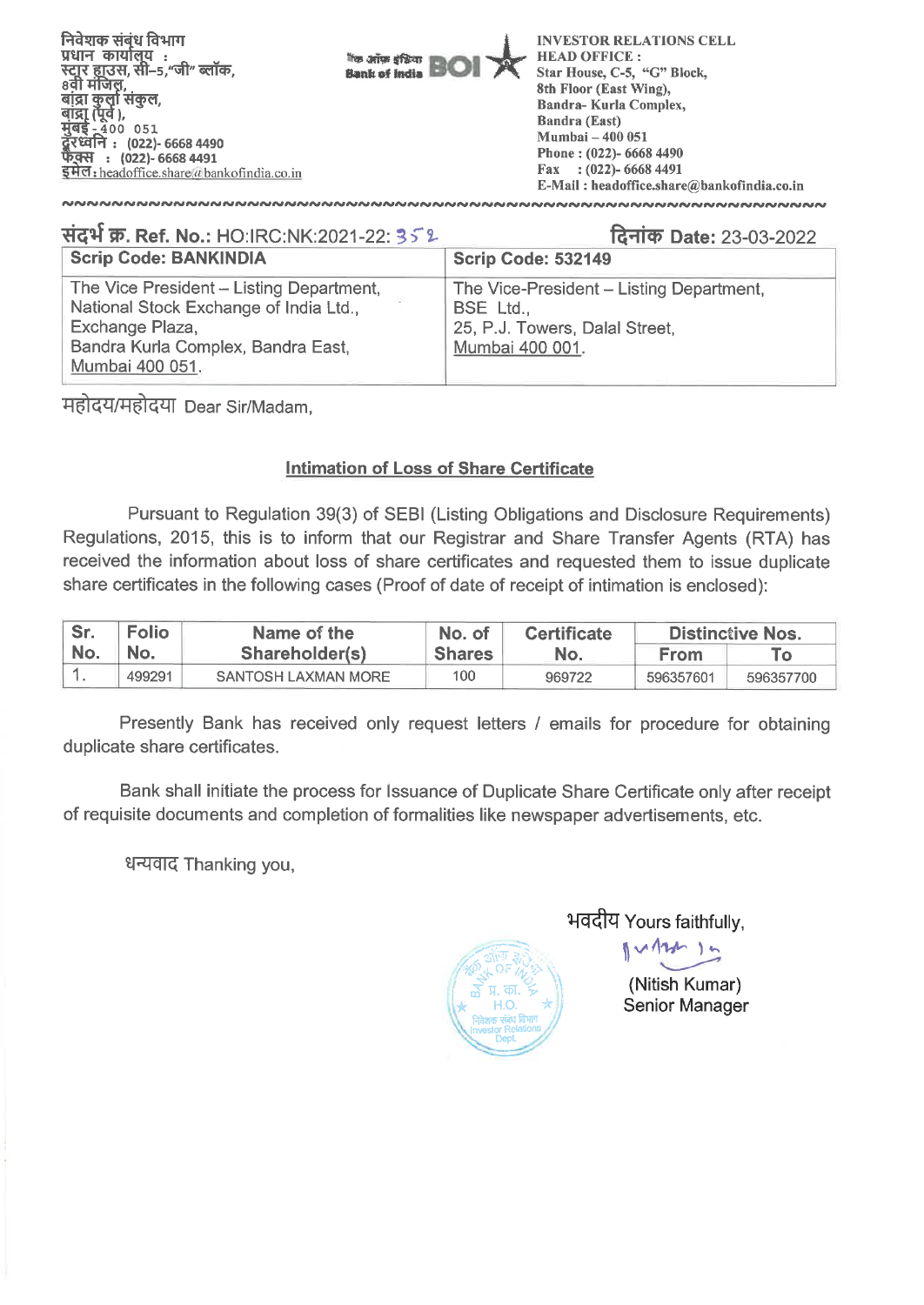| bssduplicate@bigshareonline.com<br>21 March 2022 16:50<br>Rajesh Venkataraj Upadhya; Investor Relations Department<br>sherwin@biqshareonline.com; prasadm@biqshareonline.com;<br>ganesh@bigshareonline.com; jibu@bigshareonline.com;<br>bhagwan@bigshareonline.com; Bssduplicate@Bigshareonline.Com<br>Unverified Sender:Duplicate Share Intimations Received On: 20220321 BANK OF<br>INDIA - EQUITY Folio no: 499291 |
|-----------------------------------------------------------------------------------------------------------------------------------------------------------------------------------------------------------------------------------------------------------------------------------------------------------------------------------------------------------------------------------------------------------------------|
| 567788.pdf                                                                                                                                                                                                                                                                                                                                                                                                            |
|                                                                                                                                                                                                                                                                                                                                                                                                                       |

**CAUTION: This email has originated from outside Bank of India. Do not click on links or open attachments unless you recognize the sender . Please refrain from replying to this message if it appears to be suspicious.** 

The sender bssduplicate@bigshareonline.com has not maintained SPF Records,hence is unverified.Kindly do your due diligence before sharing or undertaking any Financial Data/Transaction

Sender email address: bssduplicate@bigshareonline.com

Dear Sir/Ma'am,

Please be informed that in terms of the provisions of the SEBI (LODR) Regulations, 2015, the Company is required to submit information regarding loss of share certificates and issue of duplicate certificates, to the stock exchange within two days of its getting information. Further, the said intimation has to be filed only through the mode of NEAPS filing for NSE and on listing bseindia.com for BSE and not via hard copy submission.

Accordingly, we are sharing herewith the receipt of the following request for loss of share certificate of the Company by shareholders, to enable you to comply with the said regulatory requirement within the timelines prescribed.

| <b>Client Name</b>               | Cert.<br>No | Dist, No.<br>From | Dist. NO.<br>To | Folio<br>No. | Quantity | Name                          | JH | JH<br><sup>n</sup> |
|----------------------------------|-------------|-------------------|-----------------|--------------|----------|-------------------------------|----|--------------------|
| BANK OF INDIA -<br><b>EQUITY</b> | 969722      | 596357601         | 596357700       | 499291       | 100      | SANTOSH LAXMAN<br><b>MORE</b> |    |                    |

Should you have any queries in respect of the aforesaid instruction kindly revert back.

Regards,

Bigshare Services Pvt. Ltd.